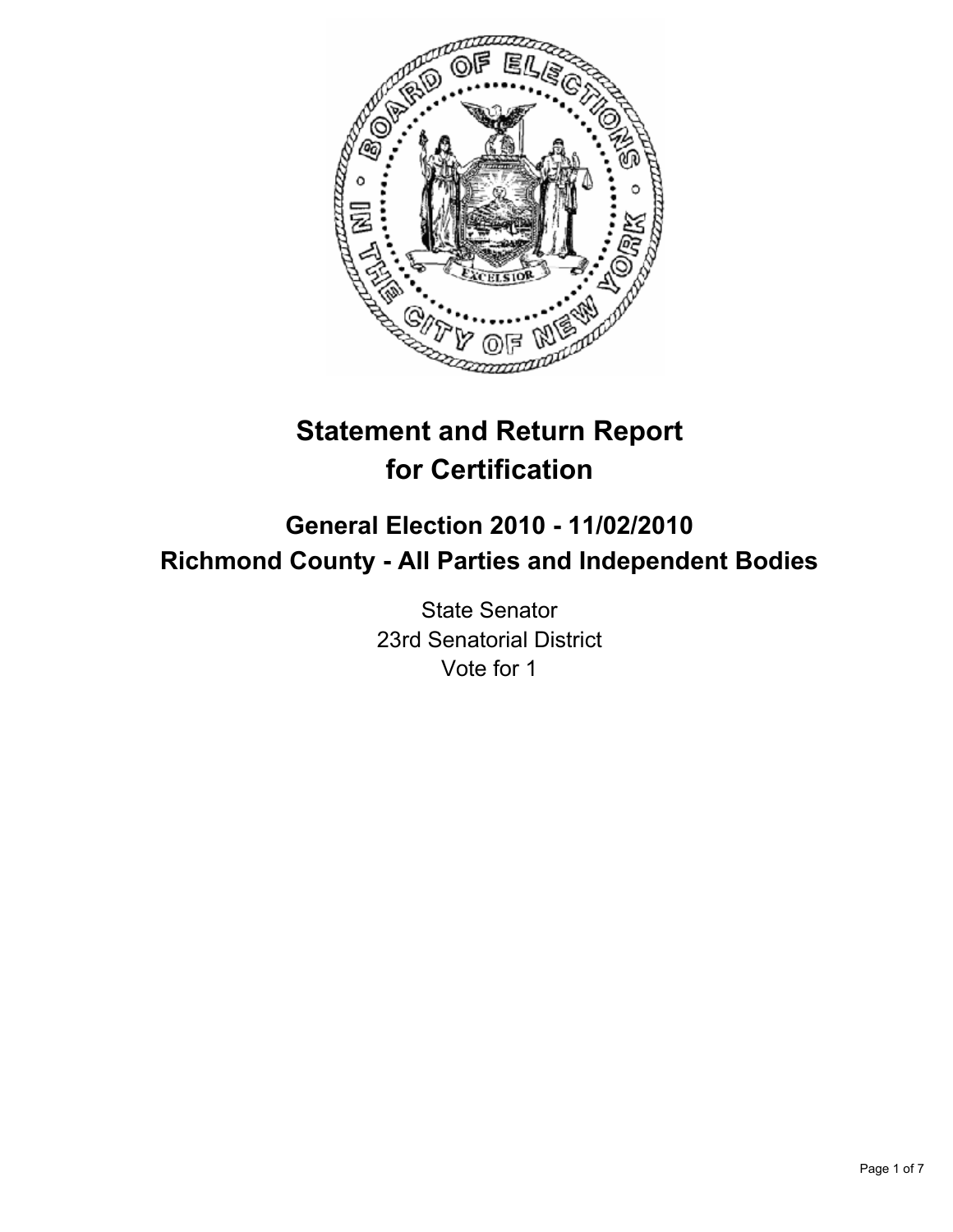

## **Assembly District 60**

| PUBLIC COUNTER                    | 4,486 |
|-----------------------------------|-------|
| <b>EMERGENCY</b>                  | 0     |
| ABSENTEE/MILITARY                 | 148   |
| AFFIDAVIT                         | 39    |
| <b>Total Ballots</b>              | 4,683 |
| DIANE J SAVINO (DEMOCRATIC)       | 2,196 |
| DIANE J SAVINO (INDEPENDENCE)     | 338   |
| DIANE J SAVINO (WORKING FAMILIES) | 217   |
| ALFRED B CURTIS JR. (WRITE-IN)    | 1     |
| ANDREW J LANZA (WRITE-IN)         | 1     |
| BILL O'BRIEN (WRITE-IN)           | 1     |
| CHRISTOPHER BURDZY (WRITE-IN)     | 1     |
| DANIEL LAHAGE (WRITE-IN)          | 1     |
| ELIZABETH CAMMARATA (WRITE-IN)    | 1     |
| FRANK MASCIA (WRITE-IN)           | 1     |
| JAY O'DOVAN (WRITE-IN)            | 1     |
| JOE DURANTE (WRITE-IN)            | 1     |
| JOHN FOWLER (WRITE-IN)            | 1     |
| JOHN MALLOZZI (WRITE-IN)          | 1     |
| JOHN WEIBEL (WRITE-IN)            | 1     |
| JOSEPH F CAMMARATH (WRITE-IN)     | 2     |
| LINDA MASON (WRITE-IN)            | 1     |
| MARVIN NEWMAN (WRITE-IN)          | 1     |
| MICHAEL G GRIMM (WRITE-IN)        | 1     |
| NO COMMENT NO VOTE (WRITE-IN)     | 1     |
| NO NAME (WRITE-IN)                | 4     |
| PAUL SARYIAN (WRITE-IN)           | 1     |
| PAUL SKITONE JR (WRITE-IN)        | 1     |
| RICHARD FASANO (WRITE-IN)         | 1     |
| RICK A LAZIO (WRITE-IN)           | 1     |
| ROBERT HELBOCK (WRITE-IN)         | 1     |
| THREE STOOGES (WRITE-IN)          | 1     |
| VINNY CASSANO (WRITE-IN)          | 1     |
| VITO FOSSELLA (WRITE-IN)          | 1     |
| <b>Total Votes</b>                | 2,781 |
| Unrecorded                        | 1,902 |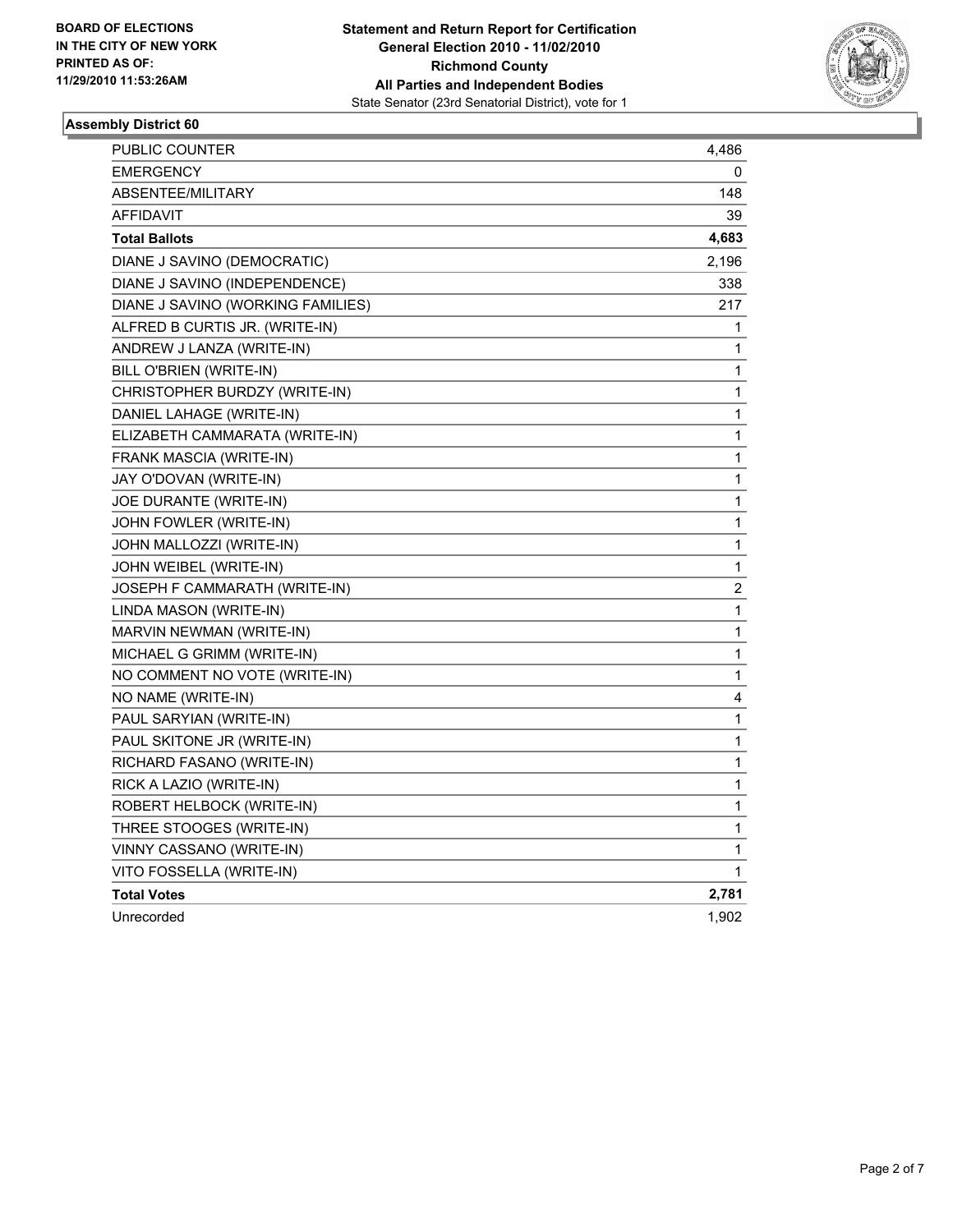

## **Assembly District 61**

| PUBLIC COUNTER                    | 15,027 |
|-----------------------------------|--------|
| <b>EMERGENCY</b>                  | 0      |
| ABSENTEE/MILITARY                 | 510    |
| <b>AFFIDAVIT</b>                  | 280    |
| <b>Total Ballots</b>              | 15,859 |
| DIANE J SAVINO (DEMOCRATIC)       | 10,589 |
| DIANE J SAVINO (INDEPENDENCE)     | 921    |
| DIANE J SAVINO (WORKING FAMILIES) | 859    |
| ANDREW J LANZA (WRITE-IN)         | 4      |
| ANTHONY J. FERRARA (WRITE-IN)     | 1      |
| ANTHONY JOHN (WRITE-IN)           | 1      |
| ANY REPUBLICAN (WRITE-IN)         | 1      |
| ANYONE BUT HER!! (WRITE-IN)       | 1      |
| ANYONE ELSE? (WRITE-IN)           | 1      |
| BETTY BOOP (WRITE-IN)             | 1      |
| <b>BOB DOLE (WRITE-IN)</b>        | 1      |
| BOZO THE CLOWN (WRITE-IN)         | 1      |
| BRYAN TOMLINSON (WRITE-IN)        | 1      |
| CARL DIVITO (WRITE-IN)            | 1      |
| CORNELL ANTOINE (WRITE-IN)        | 1      |
| DAIVD MAJ (WRITE-IN)              | 1      |
| DAVID MOAT (WRITE-IN)             | 1      |
| DONALD RESSE (WRITE-IN)           | 1      |
| DORIS ZUKOWSKI (WRITE-IN)         | 1      |
| ED STERLIN (WRITE-IN)             | 1      |
| ERIC MARSHALL (WRITE-IN)          | 1      |
| ERIK MERMAGEN (WRITE-IN)          | 1      |
| FRANK SANTARPIA (WRITE-IN)        | 1      |
| <b>GEORGE M CODD (WRITE-IN)</b>   | 1      |
| HEATHER LEA O'NEILL (WRITE-IN)    | 1      |
| INDIE ARCHIE (WRITE-IN)           | 1      |
| JACQUELINE WOOLCOTT (WRITE-IN)    | 1      |
| JAMES BUCKLEY (WRITE-IN)          | 1      |
| <b>JIM HAYES (WRITE-IN)</b>       | 2      |
| JIMMY MCMILLAN (WRITE-IN)         | 2      |
| JOE MONTELLO (WRITE-IN)           | 1      |
| JOE SMITH (WRITE-IN)              | 1      |
| JOHN R. BIRSTLER (WRITE-IN)       | 2      |
| JOHN SCARSO (WRITE-IN)            | 2      |
| JULIE MOODY LEWIS (WRITE-IN)      | 1      |
| KATHY ROMANELLI (WRITE-IN)        | 1      |
| KEN C MITCHELL (WRITE-IN)         | 2      |
| LARRY LEIDY (WRITE-IN)            | 1      |
| LEON RUSSELL (WRITE-IN)           | 3      |
| LORI SADDLER (WRITE-IN)           | 1      |
| MATTHEW G. GARGANO (WRITE-IN)     | 1      |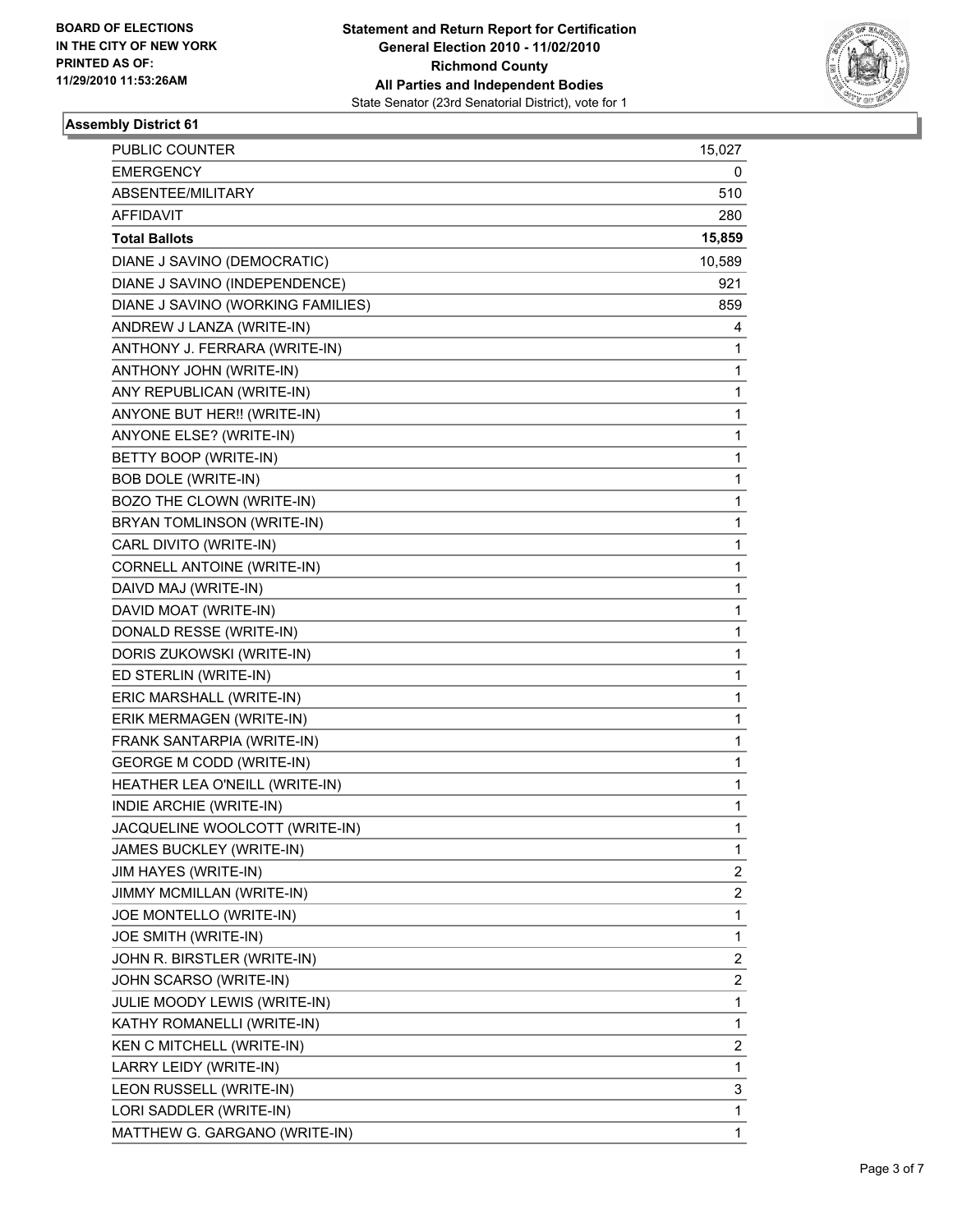

## **Assembly District 61**

| MICHAEL ALLEGRETTI (WRITE-IN) | $\mathbf{1}$   |
|-------------------------------|----------------|
| MICHAEL FERNANDEZ (WRITE-IN)  | 1              |
| MICHAEL G GRIMM (WRITE-IN)    | 1              |
| MICHAEL SCHORDU (WRITE-IN)    | 1              |
| MICKEY MOUSE (WRITE-IN)       | 2              |
| NICOLE LEE (WRITE-IN)         | 1              |
| NICOLE MALLIOTAKIS (WRITE-IN) | $\mathbf{1}$   |
| NO NAME (WRITE-IN)            | $\overline{7}$ |
| NONE (WRITE-IN)               | $\overline{c}$ |
| NOT HER (WRITE-IN)            | 1              |
| PASQUALE TORTORA (WRITE-IN)   | $\mathbf 1$    |
| PAUL RADENBERG (WRITE-IN)     | $\overline{2}$ |
| PETER SCHIFF (WRITE-IN)       | 1              |
| REPUBLICAN (WRITE-IN)         | 1              |
| RICHARD AMALFITARO (WRITE-IN) | $\overline{2}$ |
| RUFUS T. FIREFLY (WRITE-IN)   | 1              |
| SAMUEL STEINBERG (WRITE-IN)   | 1              |
| SNOOKI (WRITE-IN)             | 1              |
| TOM VENDITELLI (WRITE-IN)     | $\mathbf{1}$   |
| TOM VENDITTELLI (WRITE-IN)    | 1              |
| TOM WEISS (WRITE-IN)          | 1              |
| WILLIAM A DUGAN (WRITE-IN)    | 1              |
| <b>Total Votes</b>            | 12,449         |
| Unrecorded                    | 3,410          |
|                               |                |

#### **Assembly District 63**

| PUBLIC COUNTER                    | 3,355 |
|-----------------------------------|-------|
| <b>EMERGENCY</b>                  | 0     |
| ABSENTEE/MILITARY                 | 123   |
| <b>AFFIDAVIT</b>                  | 69    |
| <b>Total Ballots</b>              | 3,553 |
| DIANE J SAVINO (DEMOCRATIC)       | 2,281 |
| DIANE J SAVINO (INDEPENDENCE)     | 229   |
| DIANE J SAVINO (WORKING FAMILIES) | 143   |
| EDWARD E BROWN (WRITE-IN)         | 1     |
| ELVIS ROSARIO (WRITE-IN)          | 1     |
| JAMES MATONS (WRITE-IN)           | 1     |
| JOE DIOGUARDI (WRITE-IN)          | 1     |
| NICHOLAS M. BILOTTI (WRITE-IN)    | 1     |
| RORY MCGINN (WRITE-IN)            | 1     |
| TERRI TOWNSLEY (WRITE-IN)         | 1     |
| THOMAS BALLOU (WRITE-IN)          | 2     |
| VINCENT CARIDI JR IV (WRITE-IN)   | 1     |
| <b>Total Votes</b>                | 2,663 |
| Unrecorded                        | 890   |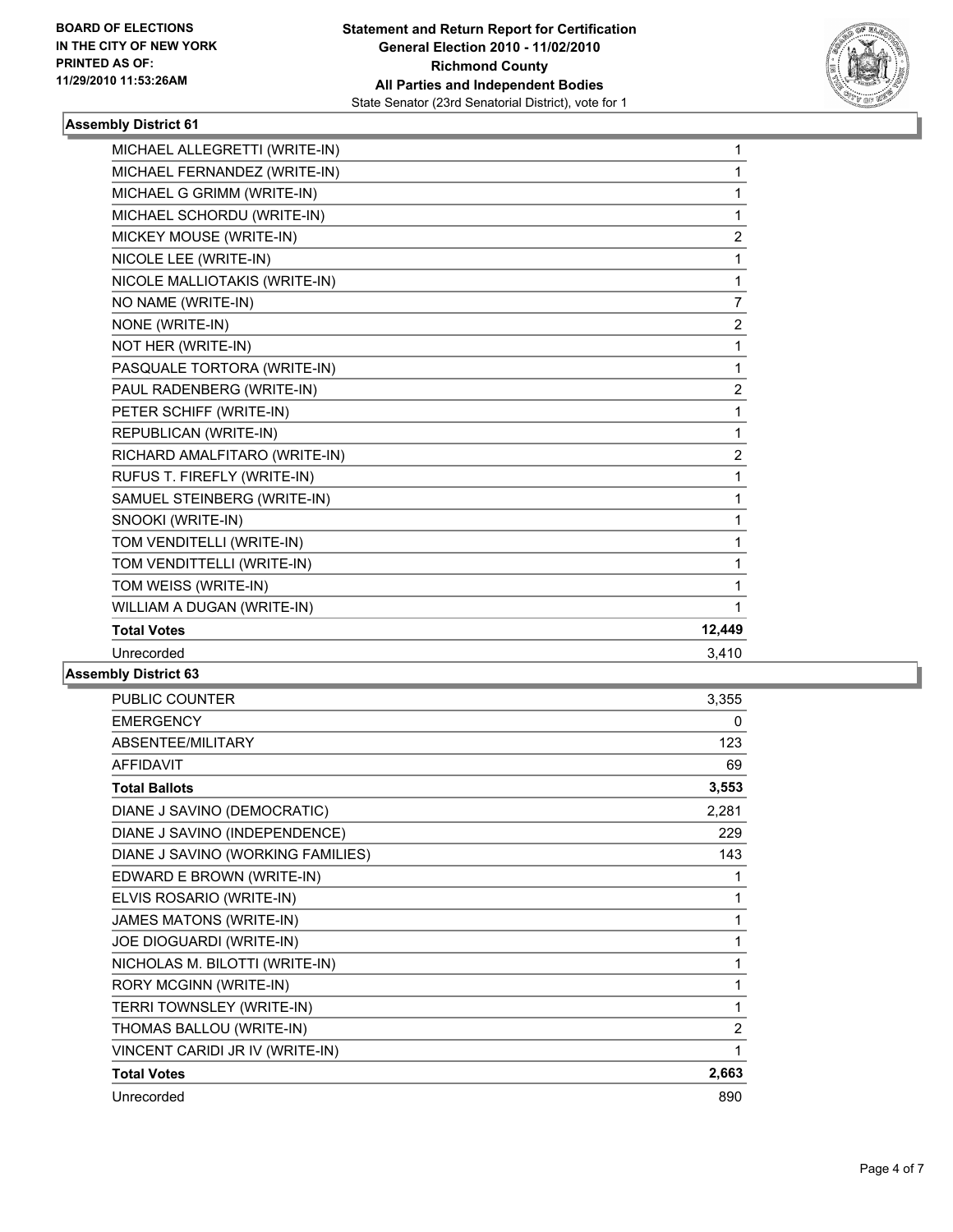

#### **Total for State Senator (23rd Senatorial District) - Richmond County**

| PUBLIC COUNTER                    | 22,868 |
|-----------------------------------|--------|
| EMERGENCY                         | 0      |
| ABSENTEE/MILITARY                 | 781    |
| AFFIDAVIT                         | 388    |
| <b>Total Ballots</b>              | 24,095 |
| DIANE J SAVINO (DEMOCRATIC)       | 15,066 |
| DIANE J SAVINO (INDEPENDENCE)     | 1,488  |
| DIANE J SAVINO (WORKING FAMILIES) | 1,219  |
| ALFRED B CURTIS JR. (WRITE-IN)    | 1      |
| ANDREW J LANZA (WRITE-IN)         | 5      |
| ANTHONY J. FERRARA (WRITE-IN)     | 1      |
| ANTHONY JOHN (WRITE-IN)           | 1      |
| ANY REPUBLICAN (WRITE-IN)         | 1      |
| ANYONE BUT HER!! (WRITE-IN)       | 1      |
| ANYONE ELSE? (WRITE-IN)           | 1      |
| BETTY BOOP (WRITE-IN)             | 1      |
| BILL O'BRIEN (WRITE-IN)           | 1      |
| <b>BOB DOLE (WRITE-IN)</b>        | 1      |
| BOZO THE CLOWN (WRITE-IN)         | 1      |
| BRYAN TOMLINSON (WRITE-IN)        | 1      |
| CARL DIVITO (WRITE-IN)            | 1      |
| CHRISTOPHER BURDZY (WRITE-IN)     | 1      |
| CORNELL ANTOINE (WRITE-IN)        | 1      |
| DAIVD MAJ (WRITE-IN)              | 1      |
| DANIEL LAHAGE (WRITE-IN)          | 1      |
| DAVID MOAT (WRITE-IN)             | 1      |
| DONALD RESSE (WRITE-IN)           | 1      |
| DORIS ZUKOWSKI (WRITE-IN)         | 1      |
| ED STERLIN (WRITE-IN)             | 1      |
| EDWARD E BROWN (WRITE-IN)         | 1      |
| ELIZABETH CAMMARATA (WRITE-IN)    | 1      |
| ELVIS ROSARIO (WRITE-IN)          | 1      |
| ERIC MARSHALL (WRITE-IN)          | 1      |
| ERIK MERMAGEN (WRITE-IN)          | 1      |
| FRANK MASCIA (WRITE-IN)           | 1      |
| FRANK SANTARPIA (WRITE-IN)        | 1      |
| <b>GEORGE M CODD (WRITE-IN)</b>   | 1      |
| HEATHER LEA O'NEILL (WRITE-IN)    | 1      |
| INDIE ARCHIE (WRITE-IN)           | 1      |
| JACQUELINE WOOLCOTT (WRITE-IN)    | 1      |
| JAMES BUCKLEY (WRITE-IN)          | 1      |
| JAMES MATONS (WRITE-IN)           | 1      |
| JAY O'DOVAN (WRITE-IN)            | 1      |
| JIM HAYES (WRITE-IN)              | 2      |
| JIMMY MCMILLAN (WRITE-IN)         | 2      |
| JOE DIOGUARDI (WRITE-IN)          | 1      |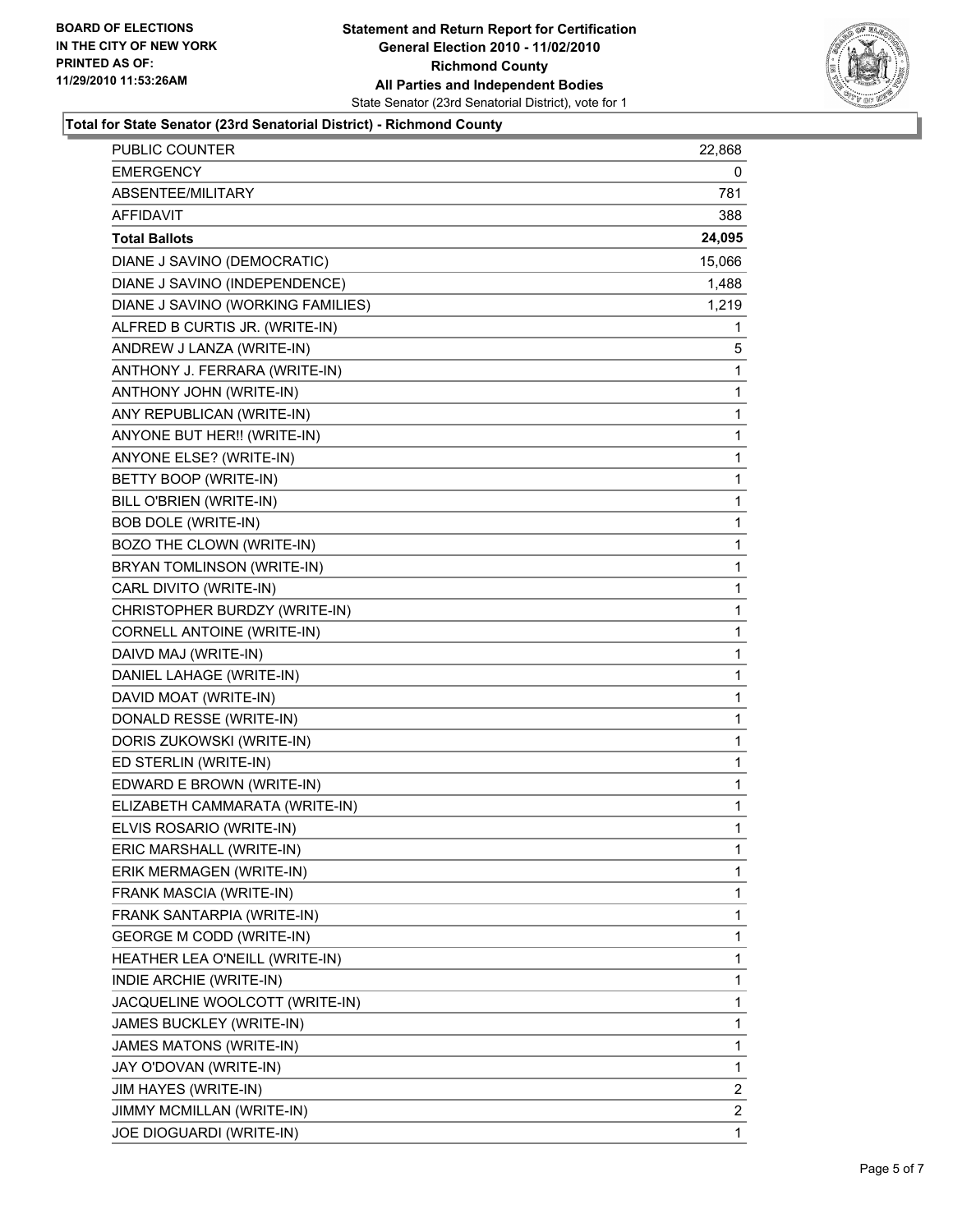

#### **Total for State Senator (23rd Senatorial District) - Richmond County**

| JOE DURANTE (WRITE-IN)         | 1              |
|--------------------------------|----------------|
| JOE MONTELLO (WRITE-IN)        | 1              |
| JOE SMITH (WRITE-IN)           | 1              |
| JOHN FOWLER (WRITE-IN)         | 1              |
| JOHN MALLOZZI (WRITE-IN)       | 1              |
| JOHN R. BIRSTLER (WRITE-IN)    | 2              |
| JOHN SCARSO (WRITE-IN)         | $\mathbf{2}$   |
| JOHN WEIBEL (WRITE-IN)         | 1              |
| JOSEPH F CAMMARATH (WRITE-IN)  | 2              |
| JULIE MOODY LEWIS (WRITE-IN)   | 1              |
| KATHY ROMANELLI (WRITE-IN)     | 1              |
| KEN C MITCHELL (WRITE-IN)      | 2              |
| LARRY LEIDY (WRITE-IN)         | 1              |
| LEON RUSSELL (WRITE-IN)        | 3              |
| LINDA MASON (WRITE-IN)         | 1              |
| LORI SADDLER (WRITE-IN)        | 1              |
| MARVIN NEWMAN (WRITE-IN)       | 1              |
| MATTHEW G. GARGANO (WRITE-IN)  | 1              |
| MICHAEL ALLEGRETTI (WRITE-IN)  | 1              |
| MICHAEL FERNANDEZ (WRITE-IN)   | 1              |
| MICHAEL G GRIMM (WRITE-IN)     | 2              |
| MICHAEL SCHORDU (WRITE-IN)     | 1              |
| MICKEY MOUSE (WRITE-IN)        | $\overline{a}$ |
| NICHOLAS M. BILOTTI (WRITE-IN) | 1              |
| NICOLE LEE (WRITE-IN)          | 1              |
| NICOLE MALLIOTAKIS (WRITE-IN)  | 1              |
| NO COMMENT NO VOTE (WRITE-IN)  | 1              |
| NO NAME (WRITE-IN)             | 11             |
| NONE (WRITE-IN)                | 2              |
| NOT HER (WRITE-IN)             | 1              |
| PASQUALE TORTORA (WRITE-IN)    | 1              |
| PAUL RADENBERG (WRITE-IN)      | $\overline{2}$ |
| PAUL SARYIAN (WRITE-IN)        | 1              |
| PAUL SKITONE JR (WRITE-IN)     | 1              |
| PETER SCHIFF (WRITE-IN)        | 1              |
| REPUBLICAN (WRITE-IN)          | 1              |
| RICHARD AMALFITARO (WRITE-IN)  | 2              |
| RICHARD FASANO (WRITE-IN)      | 1              |
| RICK A LAZIO (WRITE-IN)        | 1              |
| ROBERT HELBOCK (WRITE-IN)      | 1              |
| RORY MCGINN (WRITE-IN)         | 1              |
| RUFUS T. FIREFLY (WRITE-IN)    | 1              |
| SAMUEL STEINBERG (WRITE-IN)    | 1              |
| SNOOKI (WRITE-IN)              | 1              |
| TERRI TOWNSLEY (WRITE-IN)      | 1              |
| THOMAS BALLOU (WRITE-IN)       | $\mathbf{2}$   |